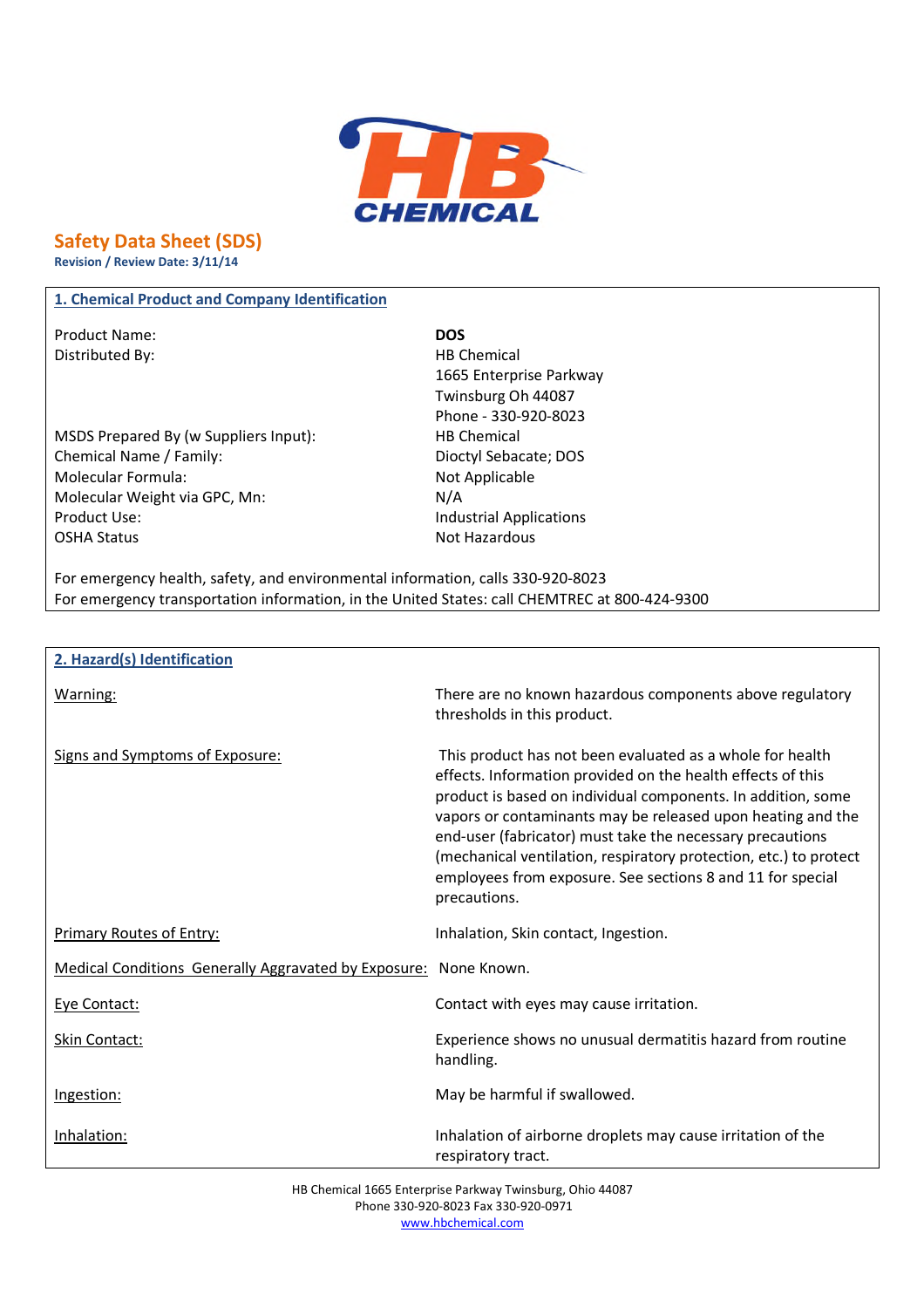## **3. Composition / Information on Ingredients**

CAS No: 122-62-3 Chemical name: Dioctyl Sebacate; DOS There are no known hazardous components above regulatory thresholds in the product.

| <b>4. First Aid Measures</b> |                                                                                                                                                      |
|------------------------------|------------------------------------------------------------------------------------------------------------------------------------------------------|
| Inhalation:                  | Move to fresh air in case of accidental inhalation of fumes from<br>overheating or combustion. Seek medical attention after significant<br>exposure. |
| Eyes:                        | Rinse immediately with plenty of water for at least 15 minutes. If eye<br>irritation persists, seek medical attention.                               |
| Skin:                        | Wash off with soap and plenty of water. If skin irritation persists seek<br>medical attention.                                                       |
| Ingestion:                   | Do not induce vomiting. Seek medical attention. If individual is drowsy,<br>do not give anything by mouth.                                           |

| <b>5. Fire-Fighting Measures</b>  |                                                                       |
|-----------------------------------|-----------------------------------------------------------------------|
| Flash point:                      | 210 °C                                                                |
| <b>Flammable Limits</b>           |                                                                       |
| Upper explosion limit:            | no data available                                                     |
| Lower explosion limit:            | $0.44\%$ (V)                                                          |
| Auto-ignition temperature:        | 366 $°C$                                                              |
| Suitable extinguishing media:     | Carbon dioxide (CO2), Water spray can be used to cool fire exposed    |
|                                   | surfaces., Dry powder, Foam.                                          |
| Special Fire Fighting Procedures: | Fullface self-contained breathing apparatus (SCBA) used in positive   |
|                                   | pressure mode should be worn to prevent inhalation of airborne        |
|                                   | contaminants.                                                         |
| Unusual Fire/Explosion Hazards:   | Carbon dioxide (CO2), carbon monoxide (CO), oxides of nitrogen (NOx), |
|                                   | other hazardous materials, and smoke are all possible.                |
|                                   |                                                                       |

| <b>6. Accidental Release Measures</b> |                                                                                                                               |
|---------------------------------------|-------------------------------------------------------------------------------------------------------------------------------|
| Personal precautions:                 | Wear appropriate personal protection during cleanup, such as<br>impervious gloves, boots and coveralls.                       |
| Environmental precautions:            | The product should not be allowed to enter drains, water courses or the<br>soil. Should not be released into the environment. |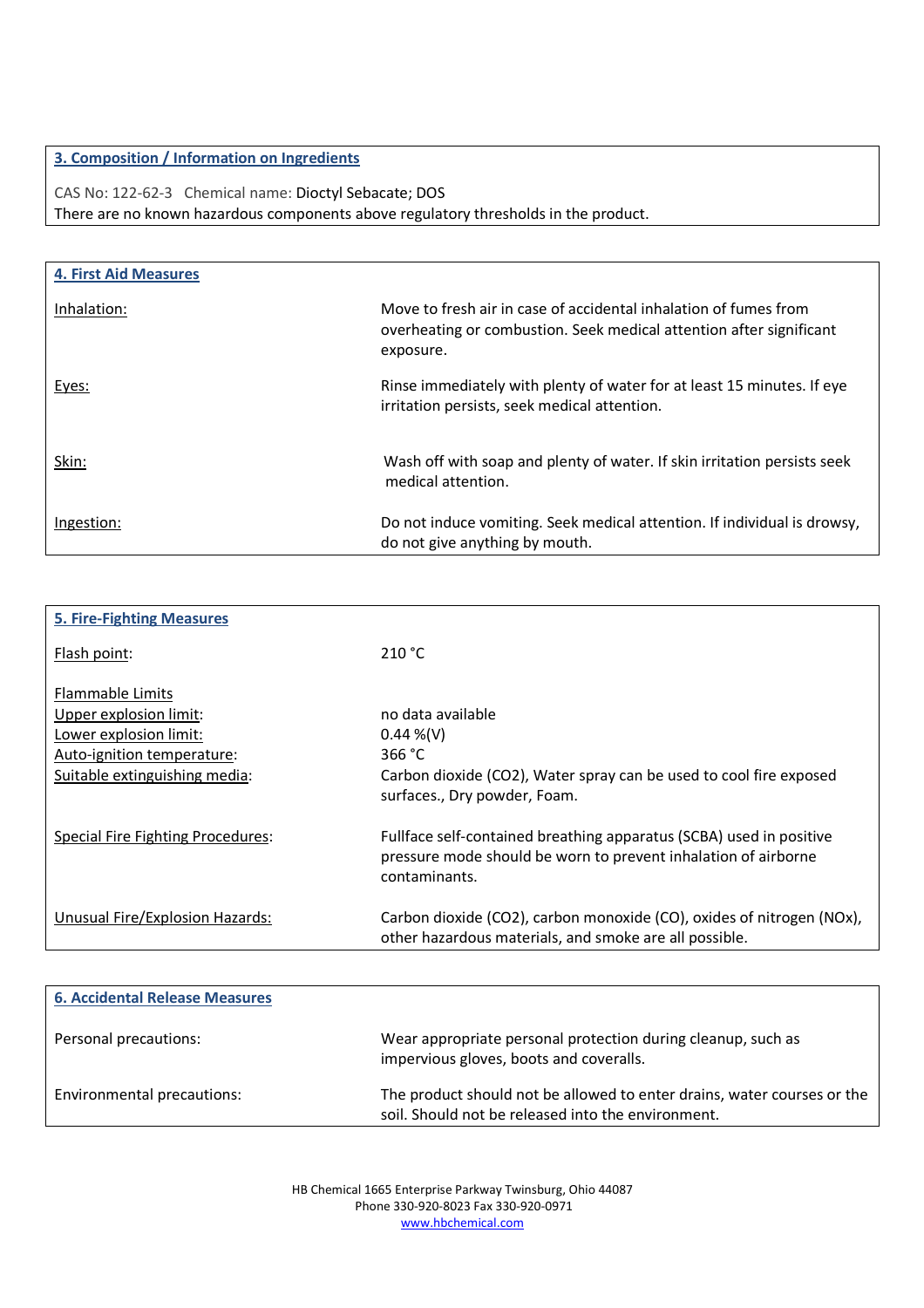| Methods for cleaning up: | Soak up with inert absorbent material (e.g. sand, silica gel, acid binder,<br>universal binder, sawdust). Package all material in appropriate<br>container for disposal. |
|--------------------------|--------------------------------------------------------------------------------------------------------------------------------------------------------------------------|
|                          |                                                                                                                                                                          |

| 7. Handling and Storage: |                                                                                                                      |
|--------------------------|----------------------------------------------------------------------------------------------------------------------|
| Handling:                | Heat only in areas with appropriate exhaust ventilation.                                                             |
| Storage:                 | Keep containers dry and tightly closed to avoid moisture absorption and<br>contamination. Store in a cool dry place. |

| 8. Exposure Controls / Personal Protection |                                                                                                                               |  |
|--------------------------------------------|-------------------------------------------------------------------------------------------------------------------------------|--|
| <b>Exposure Controls:</b>                  | There are no known hazardous components above regulatory<br>thresholds in this product.                                       |  |
| <b>Respiratory Protection:</b>             | Under normal handling conditions a respirator may not be required.                                                            |  |
| <b>Engineering Measures:</b>               | Heat only in areas with appropriate exhaust ventilation. Provide<br>appropriate exhaust ventilation at machinery.             |  |
| <b>Protective Gloves:</b>                  | Protective gloves.                                                                                                            |  |
| <b>Eye Protection:</b>                     | Safety glasses with side-shields                                                                                              |  |
| Skin and Body Protection:                  | Long sleeved clothing.                                                                                                        |  |
| <b>Other Precautions:</b>                  | Safety shoes.                                                                                                                 |  |
| <b>General hygiene Considerations:</b>     | Handle in accordance with good industrial hygiene and safety practice.<br>Wash hands before breaks and at the end of workday. |  |

| 9. Physical and Chemical Properties |                                 |                                       |                                     |
|-------------------------------------|---------------------------------|---------------------------------------|-------------------------------------|
| Form<br>Appearance                  | $:$ liquid<br>: viscous, liquid | Evapouration rate<br>Specific Gravity | negligible<br>$\cdot$ 0.913         |
| Colour                              | : LIGHT YELLOW                  | Bulk density                          | Not applicable<br>÷                 |
| Odour                               | $:$ very faint                  | Vapour pressure                       | : $0.98$ mm Hg @ 210<br>$^{\circ}C$ |
| Melting point/range                 | : -48°C (-54°F) Pour Point      | Vapour density                        | 14.7<br>÷                           |
| Boiling Point:                      | $:300\text{ °C}$                | pH                                    | Not applicable                      |
| Water solubility                    | $\therefore$ 1.0 mg/l           |                                       |                                     |

| 10. Stability and Reactivity          |                                                             |
|---------------------------------------|-------------------------------------------------------------|
| Stability:                            | This product is stable if stored and handled as prescribed. |
| Incompatibility (Materials to Avoid): | Incompatible with strong acids and oxidizing agents.        |
| Conditions to Avoid:                  | Keep away from oxidizing agents and open flame.             |

HB Chemical 1665 Enterprise Parkway Twinsburg, Ohio 44087 Phone 330-920-8023 Fax 330-920-0971

www.hbchemical.com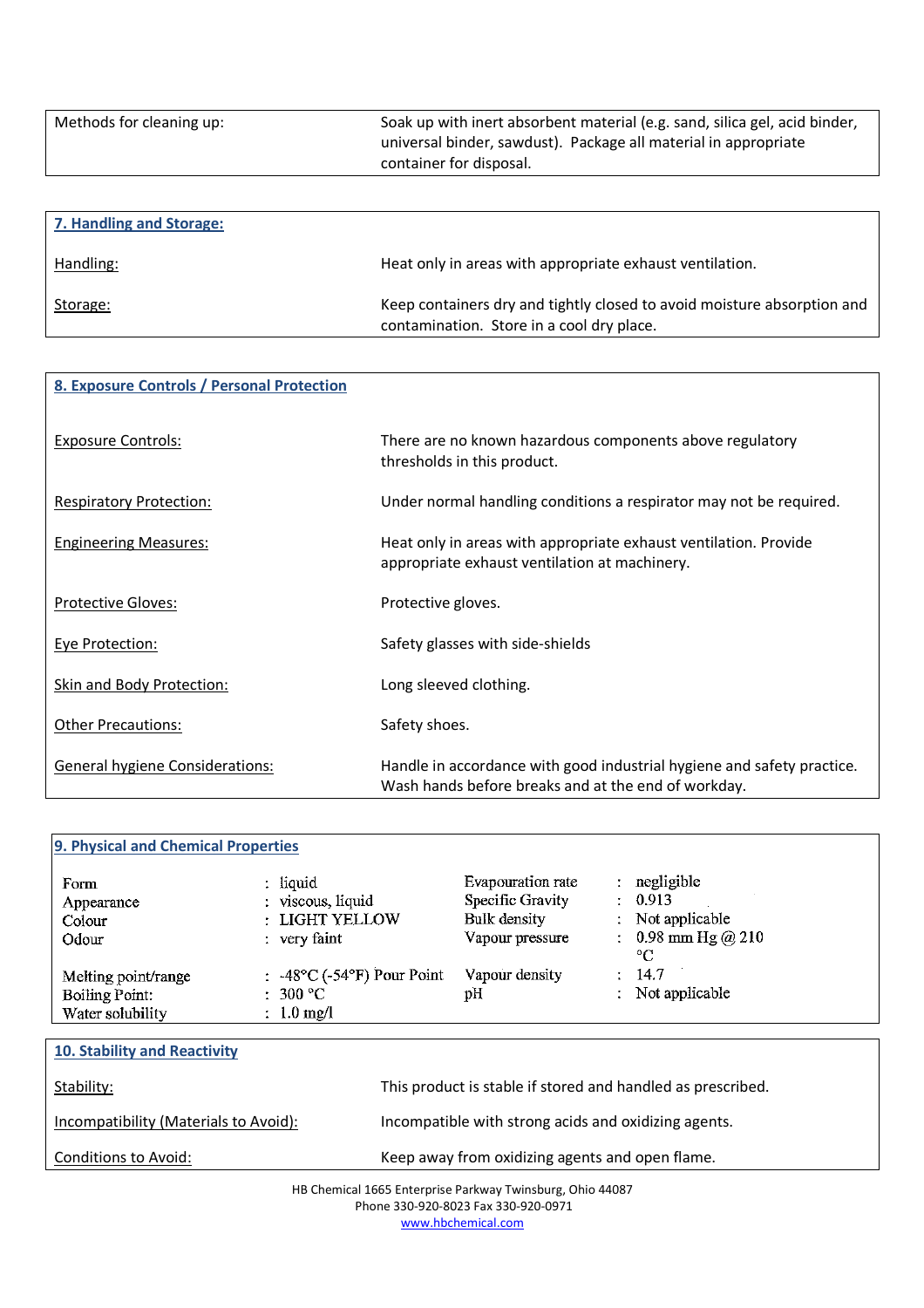Hazardous Polymerization: Hazardous polymerization will not occur

Hazardous decomposition products: Carbon dioxide (CO2), carbon monoxide (CO), oxides of nitrogen (NOx), Other hazardous materials and smoke are all possible.

### **11. Toxicological Information**

There are no known hazardous components above regulatory thresholds in this product.

| <b>12. Ecological Information</b> |    |                                                                         |
|-----------------------------------|----|-------------------------------------------------------------------------|
| Persistence and degradability     | ÷  | Readily biodegradable.                                                  |
| <b>Environmental Toxicity</b>     | ÷. | Adverse ecological impact is not known or expected under normal<br>use. |
| <b>Bioaccumulation Potential</b>  | ٠  | Does not bioaccumulate.                                                 |
| Additional advice                 |    | no data available                                                       |

| <b>13. Disposal Considerations</b> |                                                                                                                                                                                                                                                                                |
|------------------------------------|--------------------------------------------------------------------------------------------------------------------------------------------------------------------------------------------------------------------------------------------------------------------------------|
| Product                            | Where possible recycling is preferred to disposal or incineration. The<br>generator of waste material has the responsibility for proper waste<br>classification, transportation and disposal in accordance with<br>applicable federal, state/provincial and local regulations. |
| Contaminated packaging             | Recycling is preferred when possible. The generator of waste<br>material has the responsibility for proper waste classification,<br>transportation and disposal in accordance with applicable federal,<br>state/provincial and local regulations.                              |

| <b>14. Transport Information</b>                       |                                   |
|--------------------------------------------------------|-----------------------------------|
| D.O.T. Shipping Name                                   | Not regulated for transportation. |
| Air - ICAO (international Civil Aviation Organization) | Not regulated for transportation. |
| Sea - IMDG (International Maritime Dangerous Goods)    | Not regulated for transportation. |

| 15. Regulatory Information                                                                       |                                                                                         |
|--------------------------------------------------------------------------------------------------|-----------------------------------------------------------------------------------------|
| <b>US Regulations:</b>                                                                           |                                                                                         |
| <b>OSHA Status:</b>                                                                              | There are no known hazardous components above regulatory thresholds in this<br>product. |
| <b>TSCA Status:</b>                                                                              | All components of this product are listed on or exempt from the TSCA inventory.         |
| HB Chemical 1665 Enterprise Parkway Twinsburg, Ohio 44087<br>Phone 330-920-8023 Fax 330-920-0971 |                                                                                         |

www.hbchemical.com